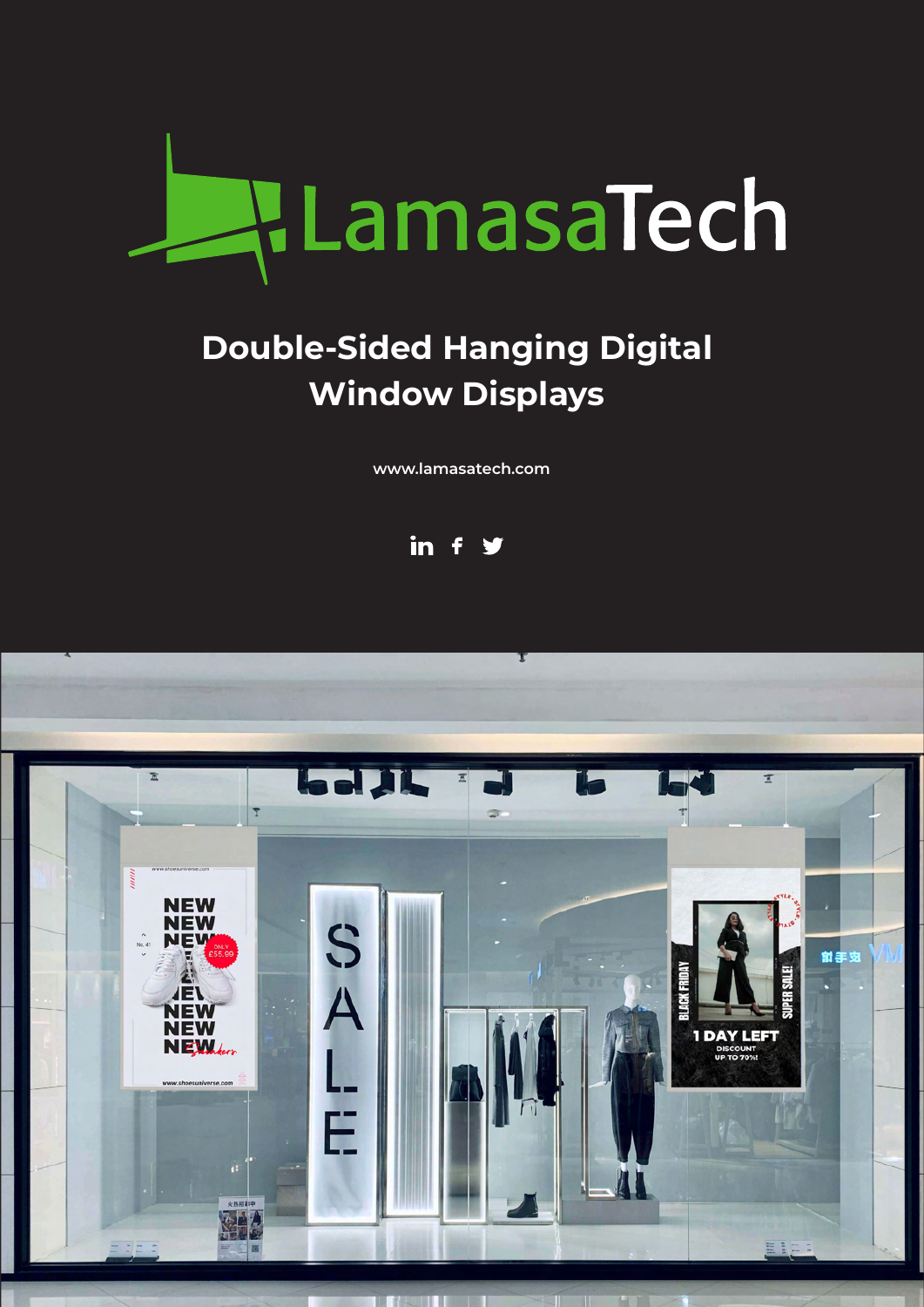### **Overview**



01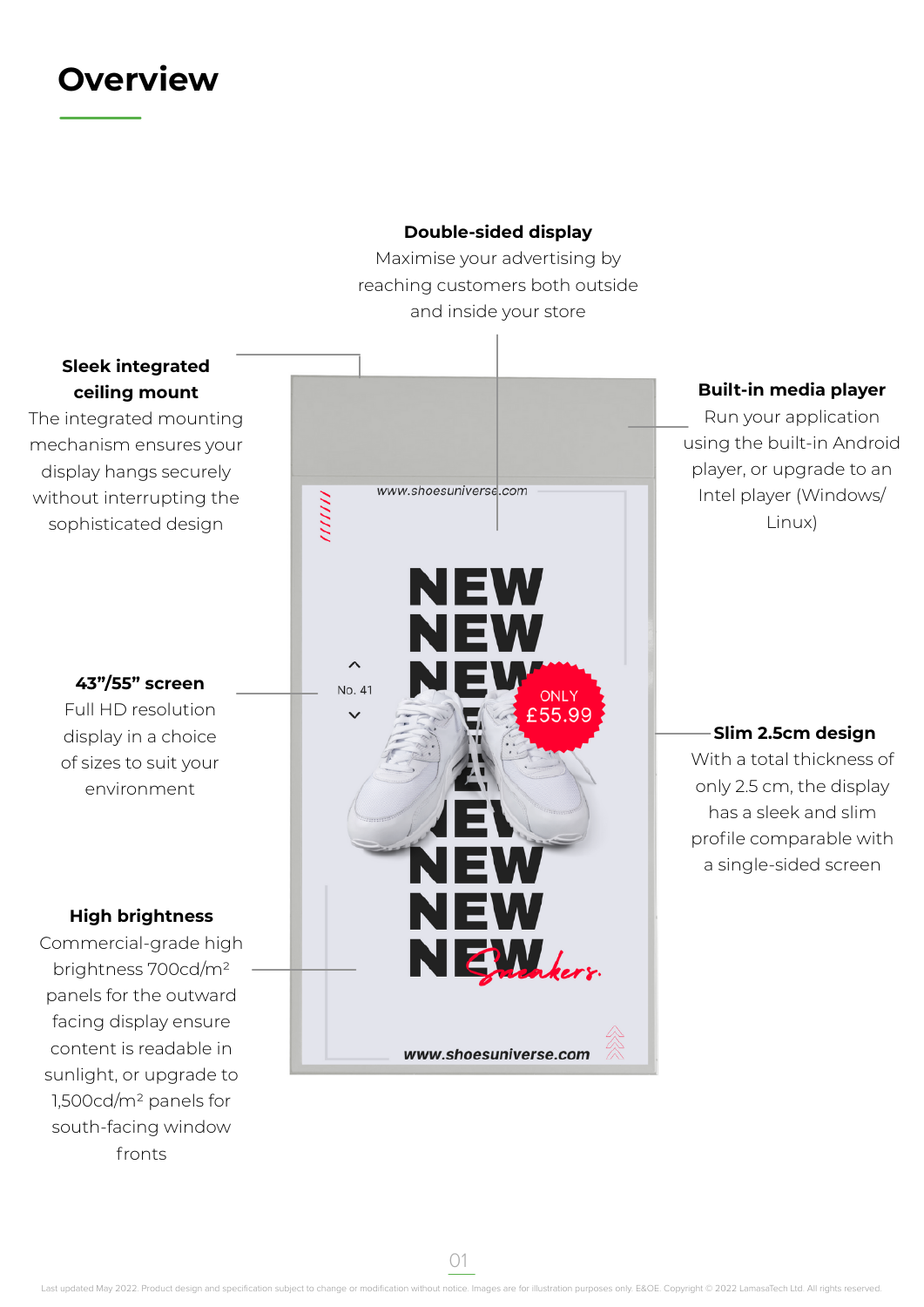# **Digital signage that doesn't sleep**

The Muro Window is a double-sided hanging window display designed for digital signage in a range of environments including retail stores, shopping malls, estate agents, showrooms, cafes, restaurants and hotels.

Built to run 24/7, these displays will increase your advertising reach at all times of the day. During opening hours you will have double the impact, increasing footfall by reaching those outside your store and driving sales and engagement with customers inside your store. With the Muro Window your digital signage does not sleep - it will continue to inform and influence passerbys when your store is closed.



The Muro Window is provided with a standard 3-year warranty included for your peace of mind.

**3-year warranty**



**Built to last**

Manufactured to the highest standards with commercial-grade components, the displays are designed to run 24/7 with a long lifespan of over 50,000 continuous hours.



**High resolution**

The full HD resolution display with high contrast and a 24-bit true colour depth delivers crystal clear image and video quality.



A cost-effective alternative to separate indoor and outdoor displays to increase the impact of your advertising campaigns.

02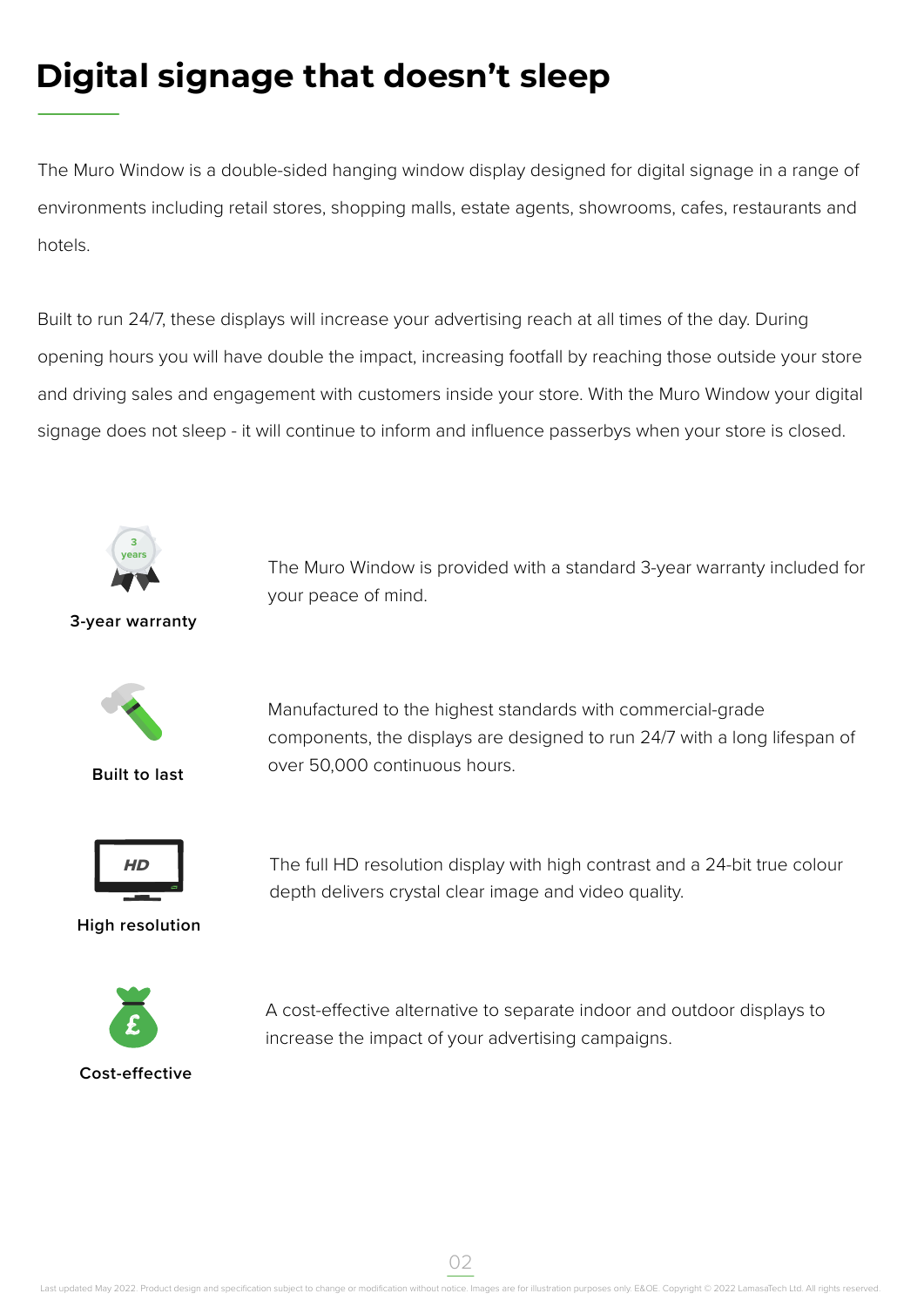# **Specifications**

| <b>Model</b>              | <b>Muro Window Hanging Double-Sided Display</b> |                                                                                                 |
|---------------------------|-------------------------------------------------|-------------------------------------------------------------------------------------------------|
| <b>Display</b>            | Screen size                                     | 43 inch display - 2 x LCD panels<br>55 inch display - 2 x LCD panels                            |
|                           | <b>Display resolution</b>                       | 1920×1080                                                                                       |
|                           | <b>Viewing angles</b>                           | 175° V / 175° H                                                                                 |
|                           | Colour depth                                    | 16.7M                                                                                           |
|                           | <b>Contrast ratio</b>                           | 1300:1                                                                                          |
|                           | <b>Brightness</b>                               | 700 cd/m <sup>2</sup> - outward facing display<br>500 cd/m <sup>2</sup> - inward facing display |
|                           |                                                 | Optional upgrade to 1500 cd/m <sup>2</sup> / 700 cd/m <sup>2</sup>                              |
|                           | <b>Display scale</b>                            | 16:9                                                                                            |
|                           | Shell colour                                    | White<br>Custom colours available for bulk orders                                               |
|                           | <b>Installation method</b>                      | Integrated ceiling mount                                                                        |
| <b>Built-in</b><br>player | <b>Built-in player</b>                          | <b>RK3288</b>                                                                                   |
|                           | <b>RAM</b>                                      | 2G DDR3                                                                                         |
|                           | <b>ROM</b>                                      | 8G                                                                                              |
|                           | System version                                  | Android 7.1                                                                                     |
|                           | Chipset                                         | Quad-core, up to 1.8GHz                                                                         |
|                           | <b>Storage expansion</b>                        | External TF memory card up to 64G                                                               |
|                           | Customisation                                   | Upgrade to Intel player (Windows/Linux)                                                         |
|                           | <b>Media format</b>                             | Video - MP4, MPG, AVI, RM, RMVB, TS<br>Image - BPM, JPEG, PNG, GIF                              |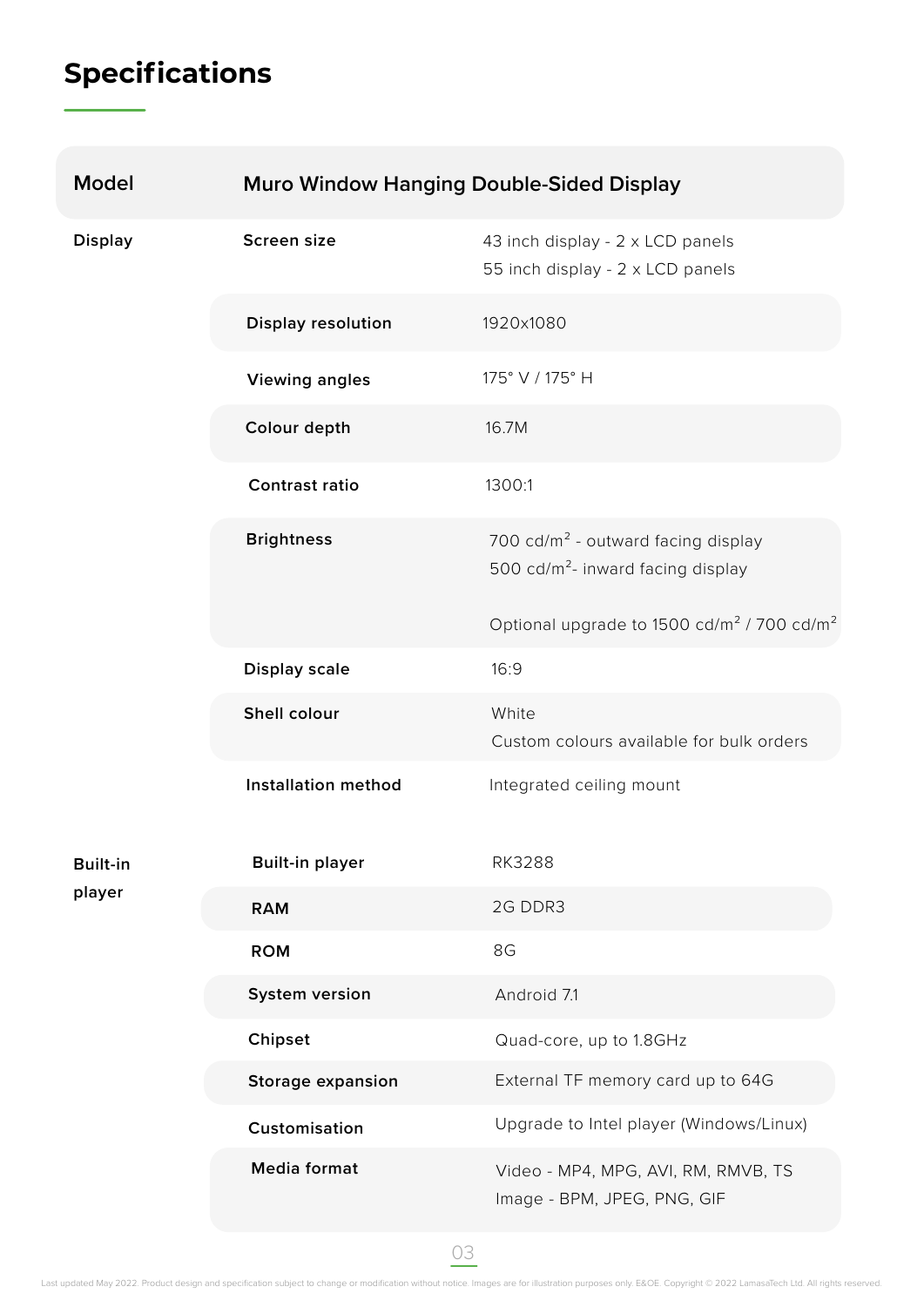|                  | <b>Display format</b>        | The OS supports the following display<br>formats, subject to software capability:<br>Screen rotation, double screen codisplay,<br>double screen differential display,<br>picture-in-picture display |
|------------------|------------------------------|-----------------------------------------------------------------------------------------------------------------------------------------------------------------------------------------------------|
| <b>Functions</b> | <b>Timing clock</b>          | On/off timer function                                                                                                                                                                               |
|                  | Interface                    | USB x2, TF x1, RJ45, Wi-Fi (2.4G),<br>SD card (64G)                                                                                                                                                 |
|                  | Outputs                      | Display signal x2, IR remote receiver x1,<br>10W stereo x2                                                                                                                                          |
| Power            | Input voltage                | AC 110V ~ 240V, 50/60HZ                                                                                                                                                                             |
|                  | Power consumption            | ≤60W, ≤1W standby                                                                                                                                                                                   |
|                  | <b>Operating temperature</b> | $0^{\circ}$ C ~ 40 $^{\circ}$ C                                                                                                                                                                     |
|                  | Storage temperature          | -20°C $\sim$ 60°C                                                                                                                                                                                   |
|                  | <b>Operation humidity</b>    | $10 \sim 90\%$                                                                                                                                                                                      |
|                  | <b>Storage humidity</b>      | $10 \sim 90\%$                                                                                                                                                                                      |

#### **Product codes**

**43" Muro Window Hanging** LT-MuroWindow43\_AND\_ID **Double-Sided Display 55" Muro Window Hanging Double-Sided Display** LT-MuroWindow55\_AND\_ID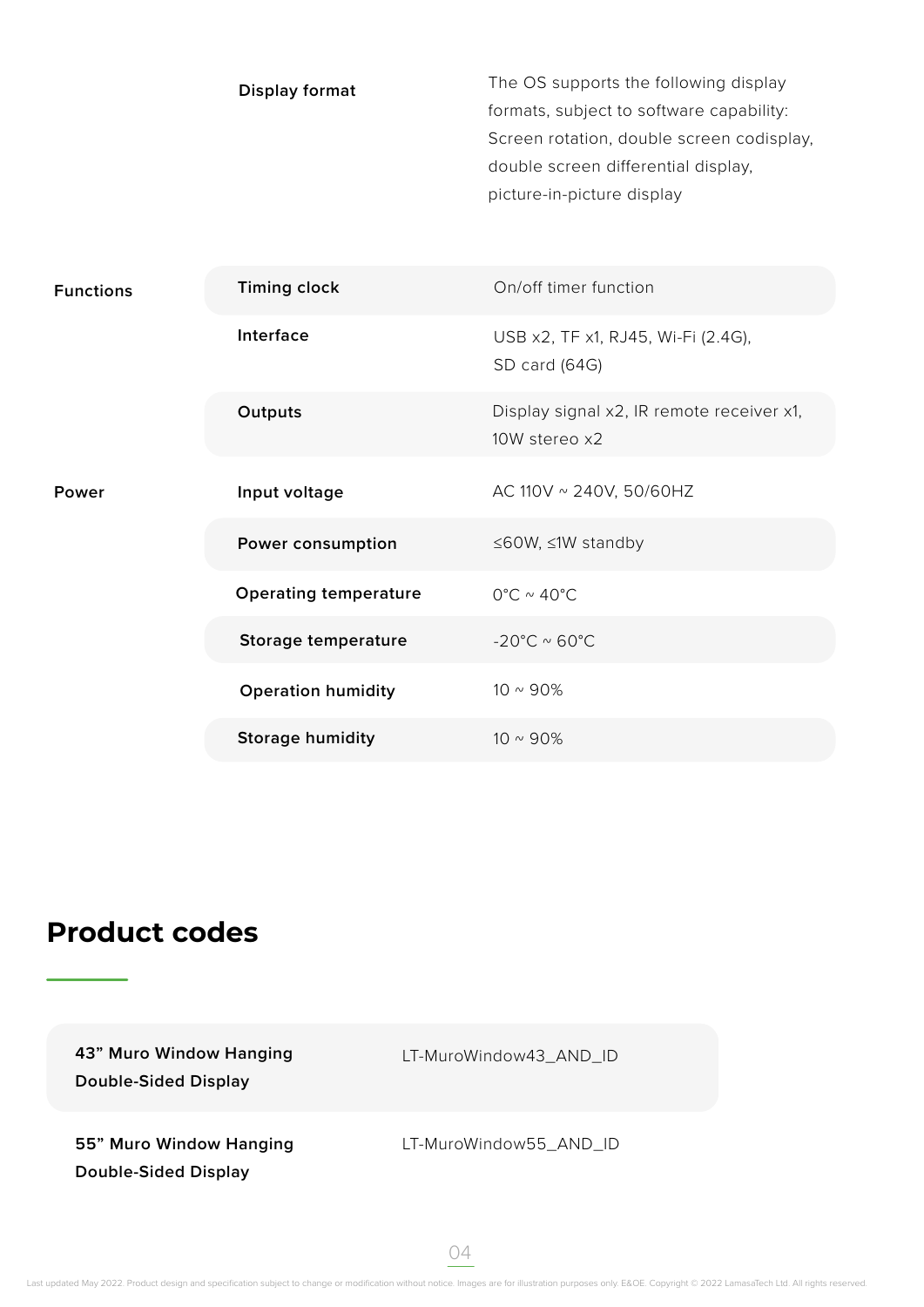## **Technical drawings - 43" model**

All measurements specified are in mm.

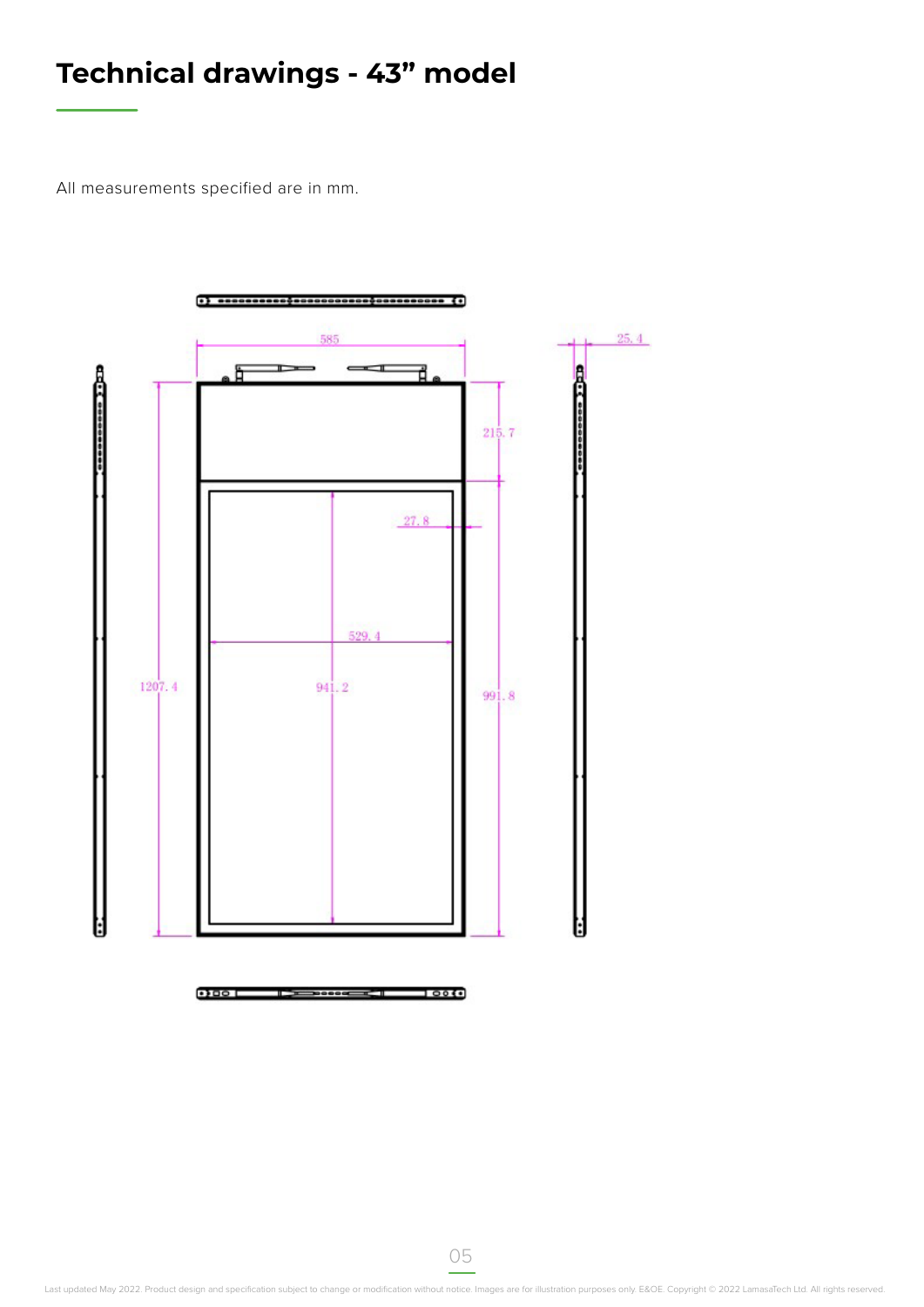## **More technology solutions from LamasaTech...**

Video walls



#### Visitor sign-in kiosks



#### Digital signage platform



For more information on our digital solutions please visit [www.lamasatech.com](http://www.lamasatech.com/?utm_source=print&utm_medium=spec_sheet&utm_campaign=muro_window)

06